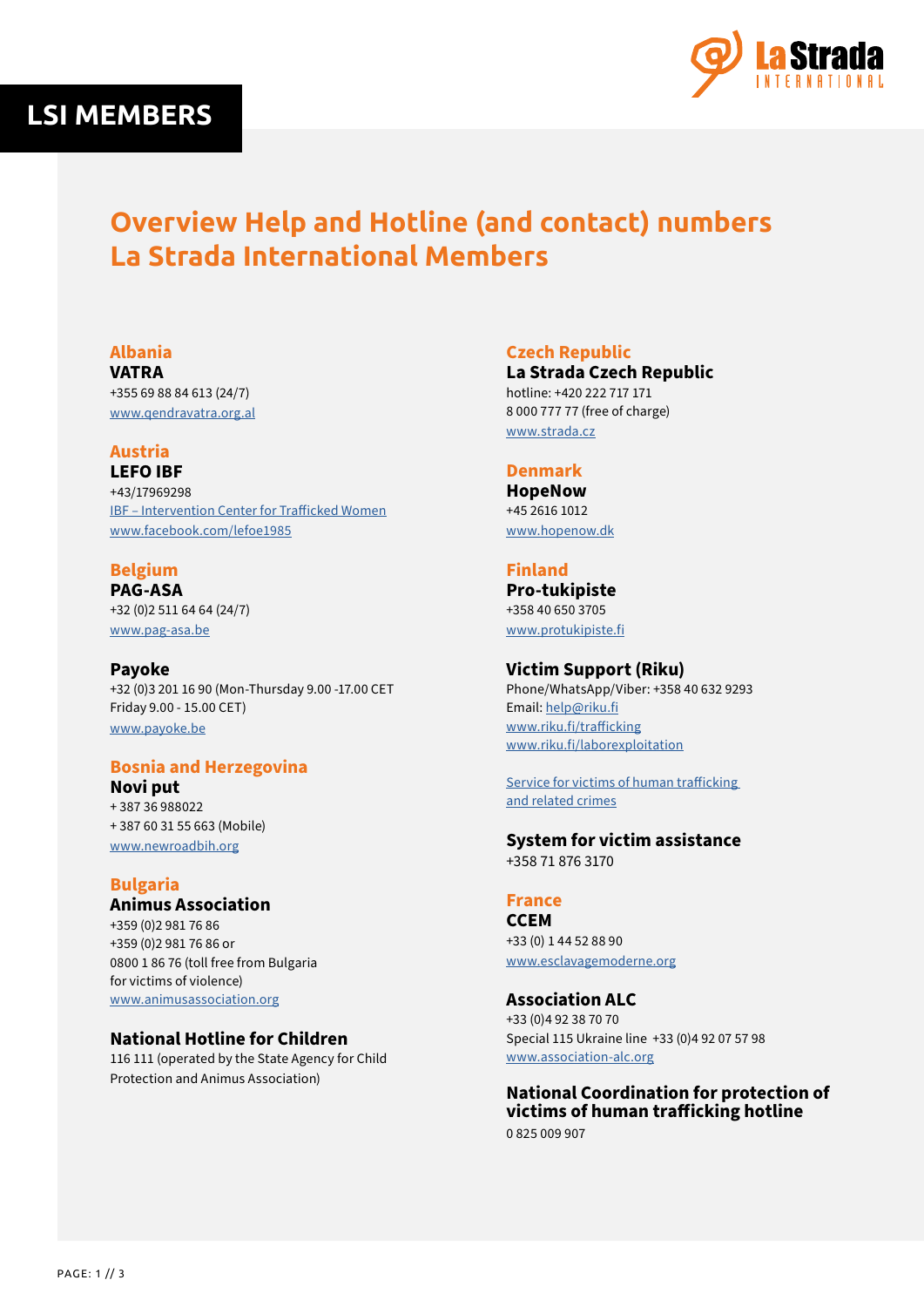#### **Germany**

## **KOK: German NGO Network against Trafficking in Human Beings**

[www.kok-gegen-menschenhandel.de](http://www.kok-gegen-menschenhandel.de) [Specialised Counseling Centres](https://www.kok-gegen-menschenhandel.de/en/kok/specialised-counselling-centres)

#### **Ban Ying – Germany/ Berlin**

+49 30 4406373 +49 30 4406374 [en.ban-ying.de](http://en.ban-ying.de)

Violence against women support Hotline 08000 116 016 [www.hilfetelefon.de/en](http://www.hilfetelefon.de/en) [www.handbookgermany.de/de.html](http://www.handbookgermany.de/de.html)

www.germany4ukraine.de/hilfeportal-de

#### **Ireland**

**Migrant Rights Centre Ireland (MRCI)** +353 (0)1 889 7570 [www.mrci.ie](http://www.mrci.ie) [www.mrci.ie/ukraine](http://www.mrci.ie/ukraine)

#### **Italy**

## **On the Road Società Cooperativa Sociale**

[www.ontheroad.coop](https://www.ontheroad.coop) Drop in centres [www.ontheroad.coop/en/contacts](https://www.ontheroad.coop/en/contacts/) +39 0861 796666

#### **Moldova**

## **La Strada Moldova**

[lastrada.md](http://lastrada.md) 0 800 77777 Calls from Moldova +373 22 23 33 09 Calls from abroad

#### **NGO "Interaction"**

(operating in Transdniestria - territory not controlled by the Moldovan authorities) [www.ngointeraction.org](http://www.ngointeraction.org)  0800 88888 Call from Transdniestria +373 533 86030 Calls from abroad

#### **Netherlands CoMensha**

[www.comensha.nl](http://www.comensha.nl) [Flyer for Ukrainian refugees](https://www.comensha.nl/StippWebDLL/Resources/Handlers/DownloadBestand.ashx?ID=1000024563) [www.linkedin.com/company/comensha/](https://www.linkedin.com/company/comensha/) +31 (0)33 448 11 86 Help desk

#### **FairWork**

Office + 31 20 760 08 09 WhatsApp +31 6 51771249 For Ukrainians + 31 6 21 93 88 64 [www.fairwork.nu](http://www.fairwork.nu) [домашню сторінку - FairWork](https://www.fairwork.nu/uk/%d0%b4%d0%be%d0%bc%d0%b0%d1%88%d0%bd%d1%8e-%d1%81%d1%82%d0%be%d1%80%d1%96%d0%bd%d0%ba%d1%83/)

#### **North Macedonia**

**Open Gate – La Strada Macedonia**  [www.lastrada.org.mk](http://www.lastrada.org.mk) SOS: 0800 11111 Calls from Macedonia +389 2 2777 070 Calls from abroad

#### **Poland**

**La Strada – Foundation against Trafficking in Persons and Slavery**  [www.strada.org.pl](http://www.strada.org.pl) +48 22 628 99 99

#### **National Consultation & Intervention Centre** www.[kcik.pl/k5](https://kcik.pl/k5) +48 22 628 01 20

#### **Romania**

**Adpare**  [www.adpare.eu](http://www.adpare.eu) +40 (0) 21 253 29 04

#### **Romanian national (governmental) Hotline against Human Trafficking** +40 (0) 800 800 678

**Serbia**

#### **ASTRA**

[www.astra.rs](http://www.astra.rs) SOS phone: +381 11 785 0000 or 0800101201 (free of charge for calls from the territory of Serbia)

#### **Spain**

**SICAR cat**  [www.adoratrius.cat](http://www.adoratrius.cat )  +34 679 654 088 (24/7)

#### **Proyecto Esperanza**

[www.proyectoesperanza.org](http://www.proyectoesperanza.org) +34 607 542 515 (24/7)